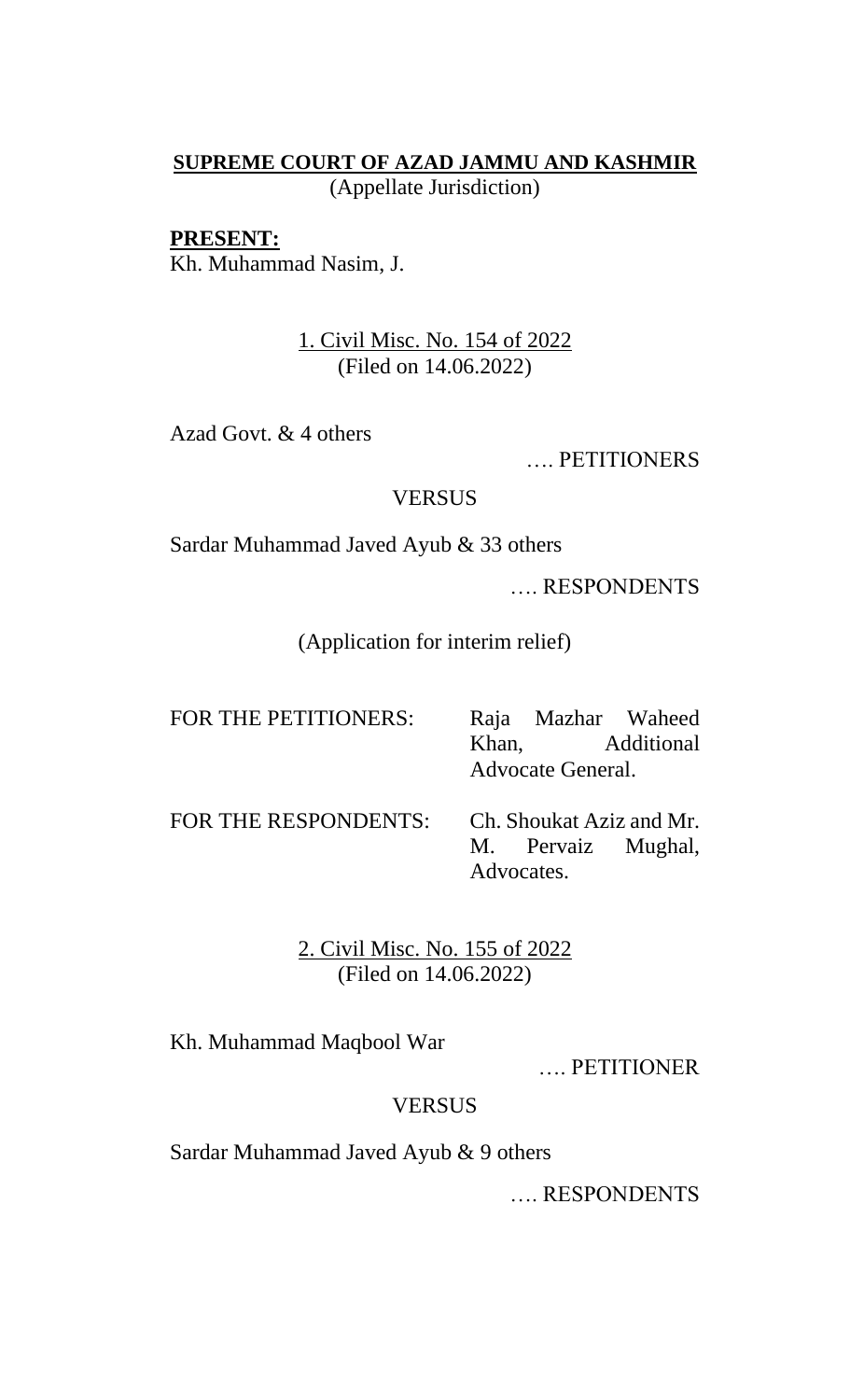### (Application for interim relief)

FOR THE PETITIONER: M. Tabassum Aftab Alvi, Advocate. FOR THE RESPONDENTS: Nemo.

Date of hearing: 14.06.2022

#### **ORDER:**

*Kh. Muhammad Nasim, J.—* These applications under Order VI, Rules 1 & 2 of the Azad Jammu and Kashmir Supreme Court Rules, 1978 for adinterim ex-parte relief have been placed before the Court during pendency of petitions for leave to appeal pending completion in the registry office.

2. According to the facts of the case, nine writ petitions in relation to Development Schemes of Local Government Department were filed before the High Court. During the proceedings in the said writ petitions, on 10.06.2022, following order was passed:-

"This case was called at 9:30 AM in view of acts of the respondents in violation of stay order issued by this Court, the Advocate General was directed to inform and produce Chief Secretary before the Court at 10:30 AM. At 10:30 AM the case has been called again, the Chief Secretary did not appear and Advocate General apprised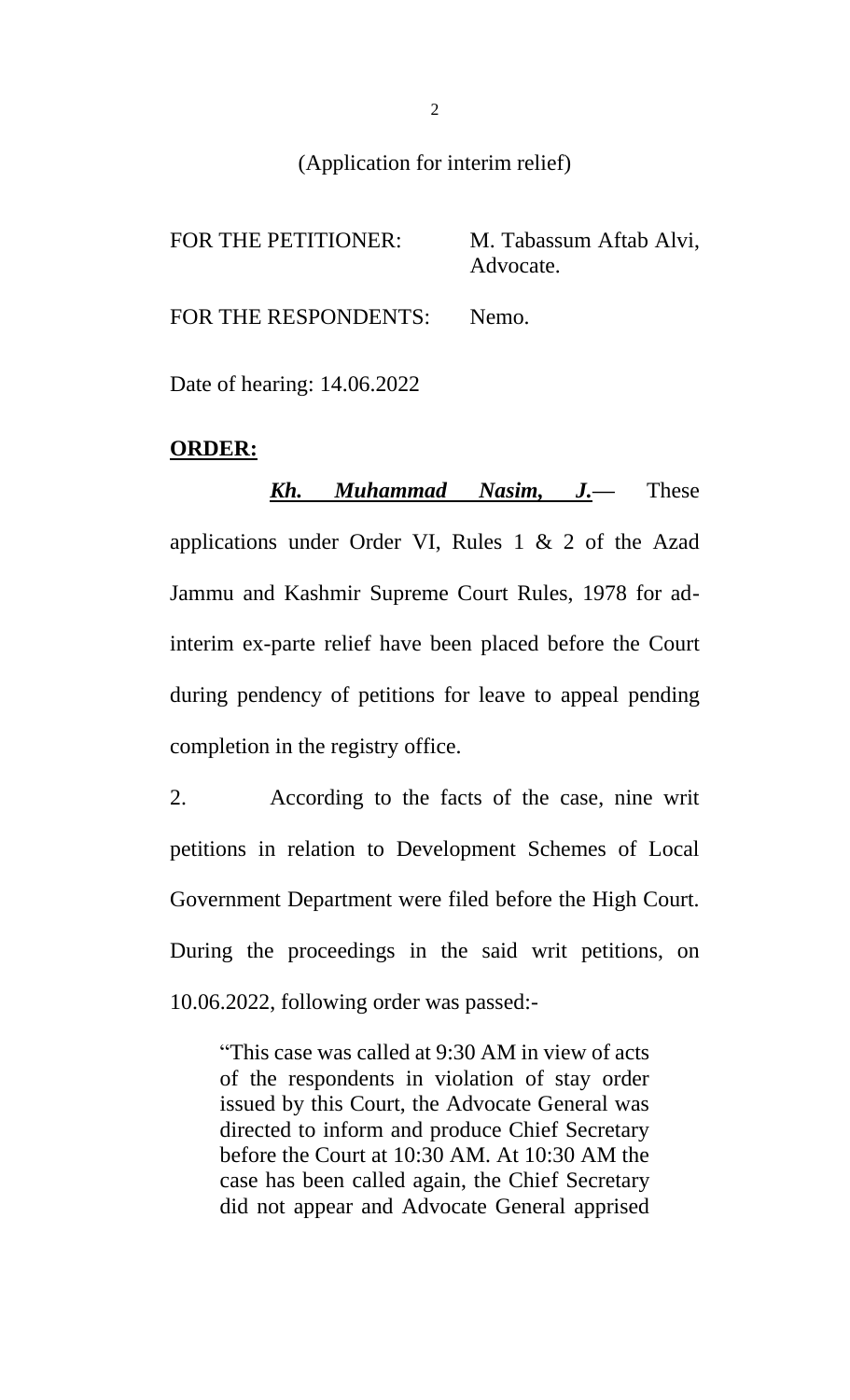the Court that Chief Secretary has deputed Additional Chief Secretary to appear on his behalf. The Advocate General was again ordered to produce the Chief Secretary whereupon he refused to obey the order and stated that he does not want to argue the case. The conduct of the Advocate General is highly regrettable, contemptuous and tantamount to degrade the prestige of the Court which cannot be ignored in any stretch of imagination so he is relieved from his job and the concerned authority is directed to issue notification in this regard and for said reason his license of Advocacy is hereby suspended till further orders and copy of this order shall be sent to Chief Executive of the Azad Jammu and Kashmir for intimation and further action. Notice shall be issued to Chief Secretary of State of Jammu and Kashmir to appear before the Court at 11:15 AM today. The office shall ensure the service of summon upon the Chief Secretary. To come up at 11:15 AM."

This order of the High Court has been assailed before this Court by filing two petitions for leave to appeal, which are awaiting completion in the registry office. Meanwhile, the instant applications for suspension of the impugned order of the High Court have been placed before the Court. As identical legal and factual propositions are involved, hence, both the applications are clubbed and decided simultaneously.

3. Raja Mazhar Waheed Khan, the learned Additional Advocate General, while addressing the Court,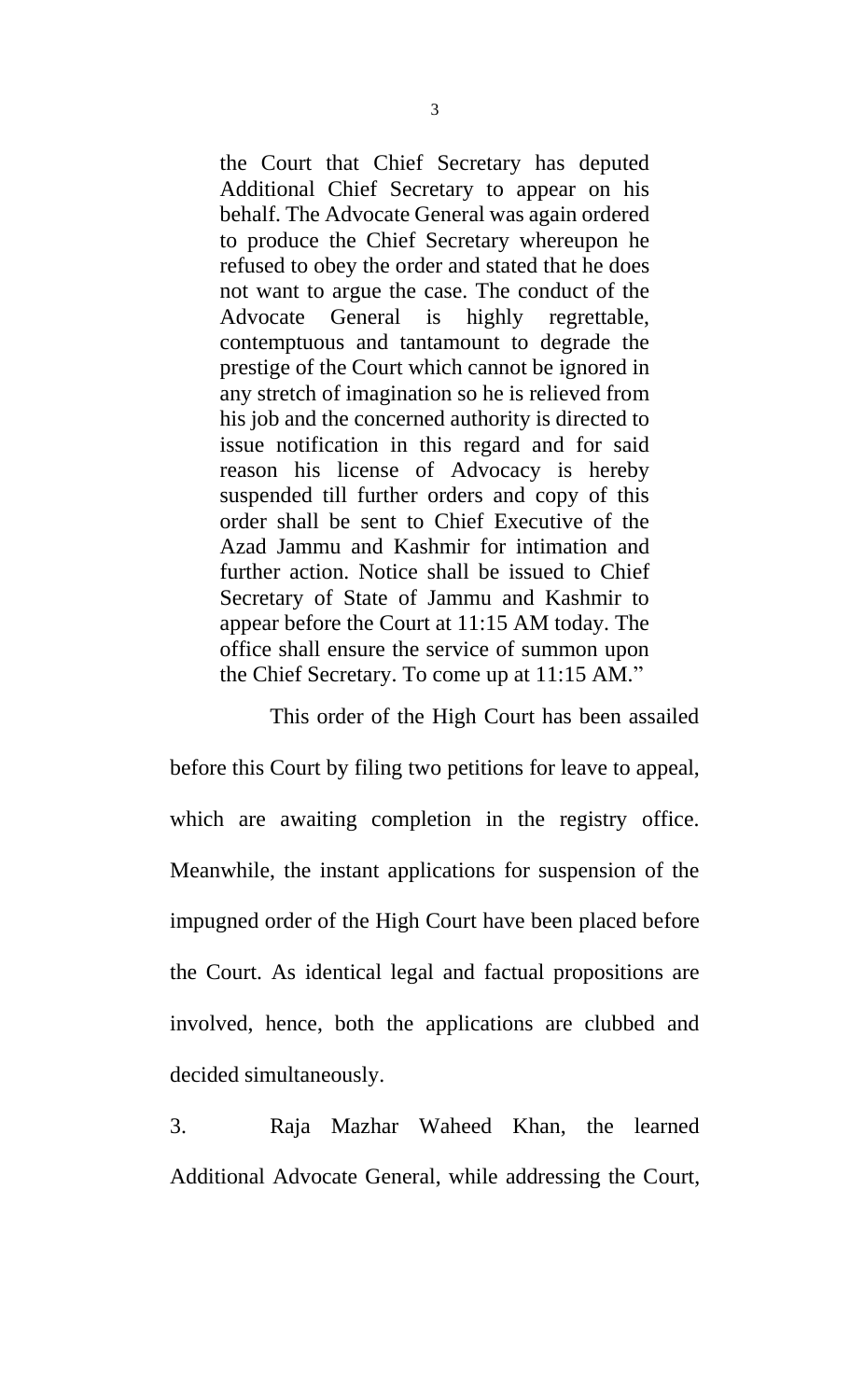submitted that the impugned order passed by the High Court is not in accordance with law. He submitted that on the date fixed, the Advocate General was directed to produce the Chief Secretary. While obeying the order of the Court, the learned Advocate General informed the Chief Secretary to appear before the Court. The newly appointed Chief Secretary was not aware of the facts of the case pending before the High Court. He was taking brief on the issue and meanwhile the Additional Chief Secretary was deputed to appear in the Court. Later on, the Chief Secretary also appeared before the Court, hence, the Advocate General has never disobeyed the order of the Court. The impugned order passed by the High Court is, therefore, against law and liable to be suspended.

4. Mr. M. Tabassum Aftab Alvi, Advocate, the learned counsel appearing on behalf of the petitioner (Kh. Muhammad Maqbool War), submitted that on 10.06.2022, the petitioner was busy before this Court, whereas, the Addl. Advocate General and Assistant Advocate General were deputed to appear before the High Court. At 10:30 a.m. on the information of Addl. Advocate General, the petitioner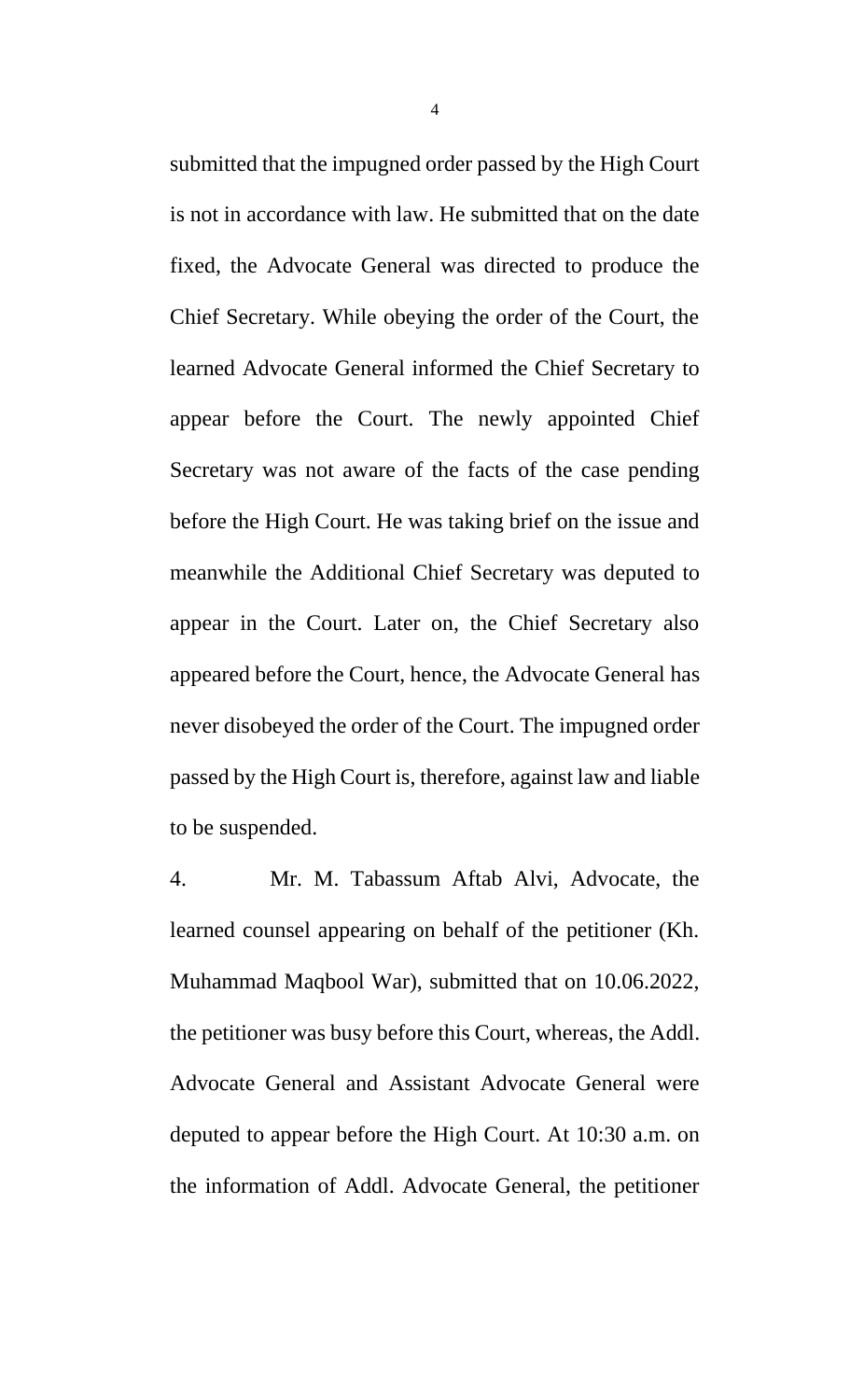appeared before the High Court. The learned High Court directed the petitioner to produce the Chief Secretary before the Court. The petitioner conveyed the Chief Secretary to appear before the Court but without any legal justification, the impugned order has been passed by the High Court. He submitted that impugned order is based upon two reasons: (i) that the petitioner refused to obey the order of the Court and argue the case; and (ii) that the conduct of the petitioner (Advocate General) was contemptuous. So far as the first reason is, concerned, it is against the facts of the case. In fact, the petitioner while obeying the order of the Court conveyed the Chief Secretary to appear before the High Court. So far as the second reason that the conduct of the Advocate General is contemptuous, is concerned, the petitioner has not committed any contempt of the Court. Even otherwise, in this regard, a specific procedure is provided under the Contempt of Courts Act, 1993 which includes the framing of charge, providing list of allegations and the right of hearing, but in the instant case the procedure provided under the law has not been adopted. From this angle, the impugned order of the High Court is not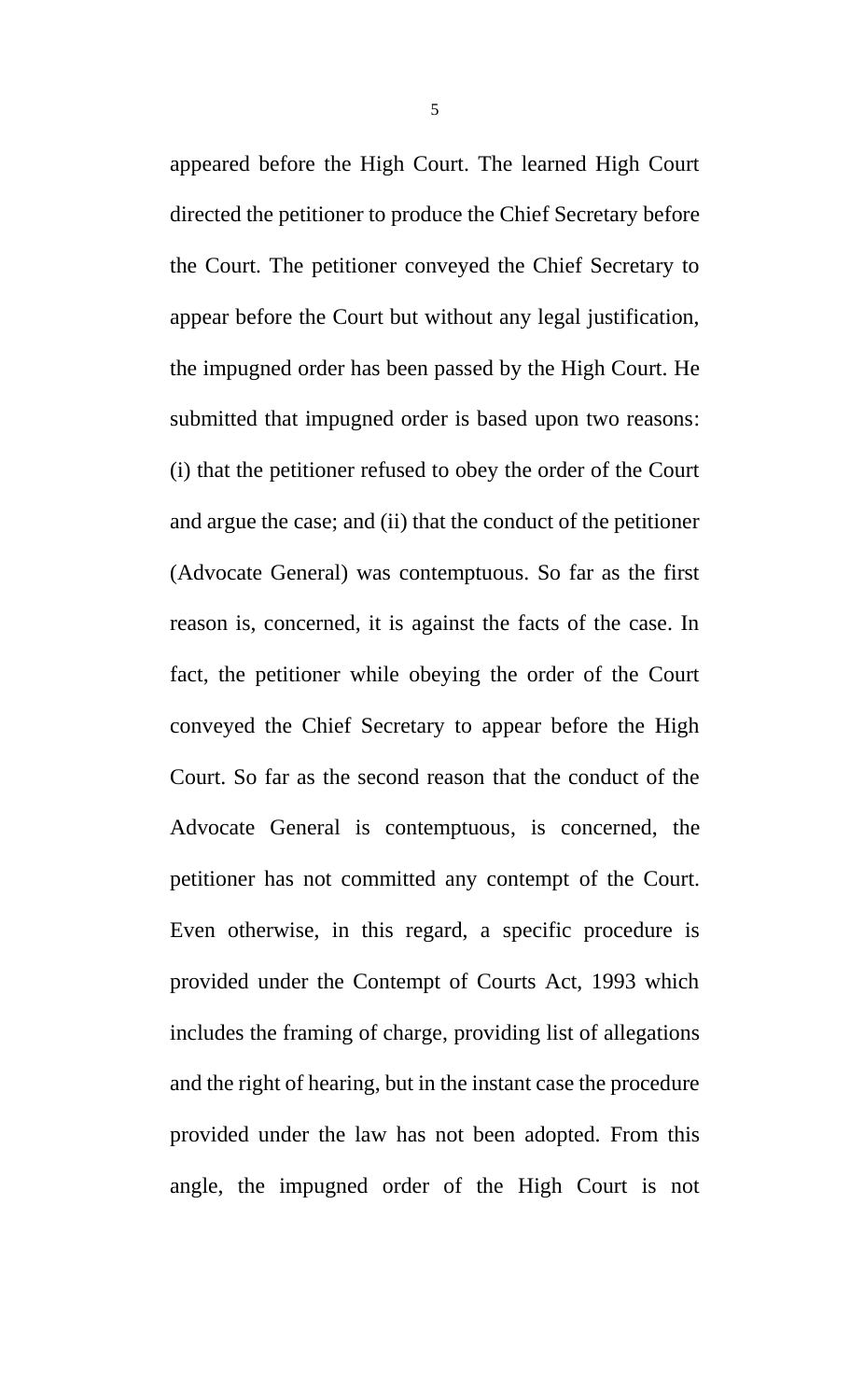sustainable. He further added that under Article 20 of the Interim Constitution, 1974 the Advocate General is appointed by the Worthy President, hence, the learned High Court was not empowered to relieve the petitioner of the office of Advocate General. The impugned order passed by the High Court is, therefore, coram-non-judice. He referred to and relied upon the case reported as *Muhammad Rashid vs. Azad Jammu and Kashmir Govt. & others* [PLD 1987 SC(AJ&K) 60].

5. Ch. Shoukat Aziz, Advocate, accompanied by Mr. Muhammad Pervaiz Mughal, Advocate, filed caveat on behalf of the respondents in the petition for leave to appeal filed by the Government and submitted that the petition is liable to be dismissed on account of violation of mandatory provisions of Order XIII, Rule 3 of the Azad Jammu and Kashmir Supreme Court Rules, 1978. In this regard, the case reported as *Azad Govt. & others vs. Muhammad Ishaq Khan & others* [2019 SCR 383] has been referred. It was further argued that the Government is not aggrieved at all, hence, the Government has no locus standi to challenge the

6